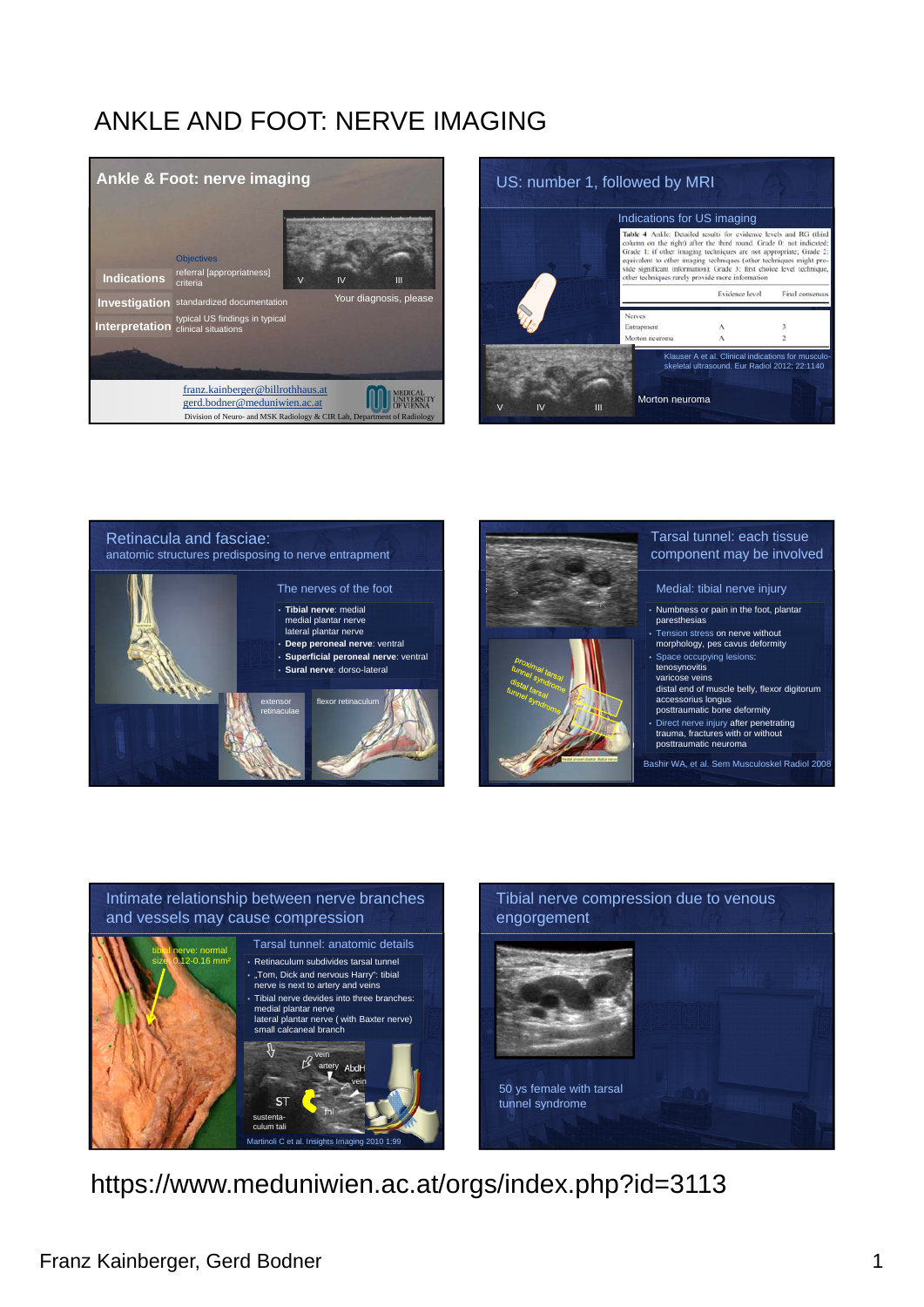









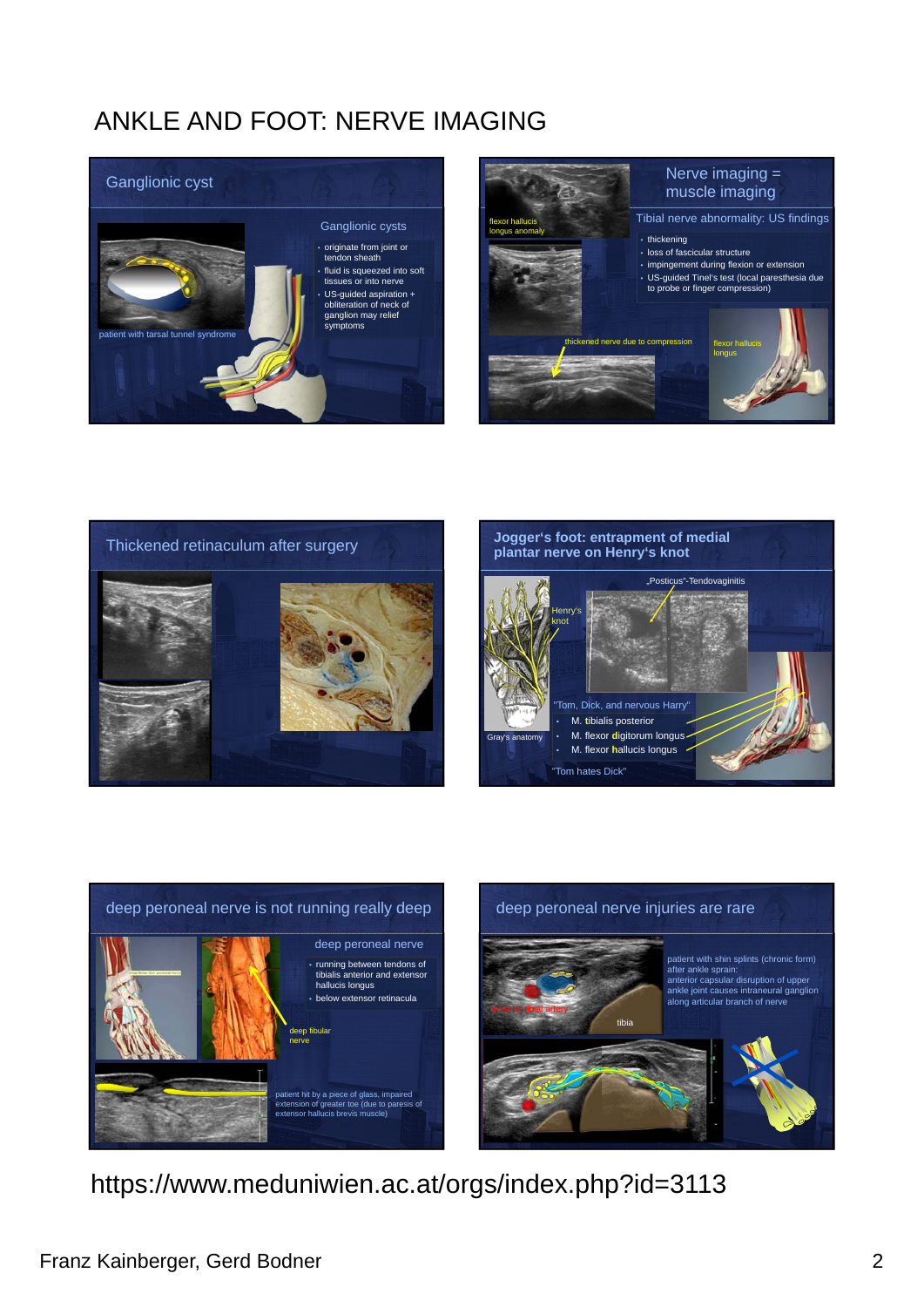

## Nerve sheath tumors: DDx is with US may be improved with better equipment



### Sural nerve: a lateral superficial structure



#### • lateral Achilles tendon margin and small saphenous vein as anatomic landmarks **posttraumatic soft tissue edema may cause impairment** Sural nerve anatomy



patient felt like a shot when stepping on this foot

#### DDx Neuralgia vs Neuroma is a clinical decision



• DDx: Morton neuralgia: without space occupying lesion intermetatarsal bursitis Morton's neuroma

> EIL! Ma .<br>Notes  $\overline{\phantom{a}}$  $\overline{M}$

ACR appropriateness criteria